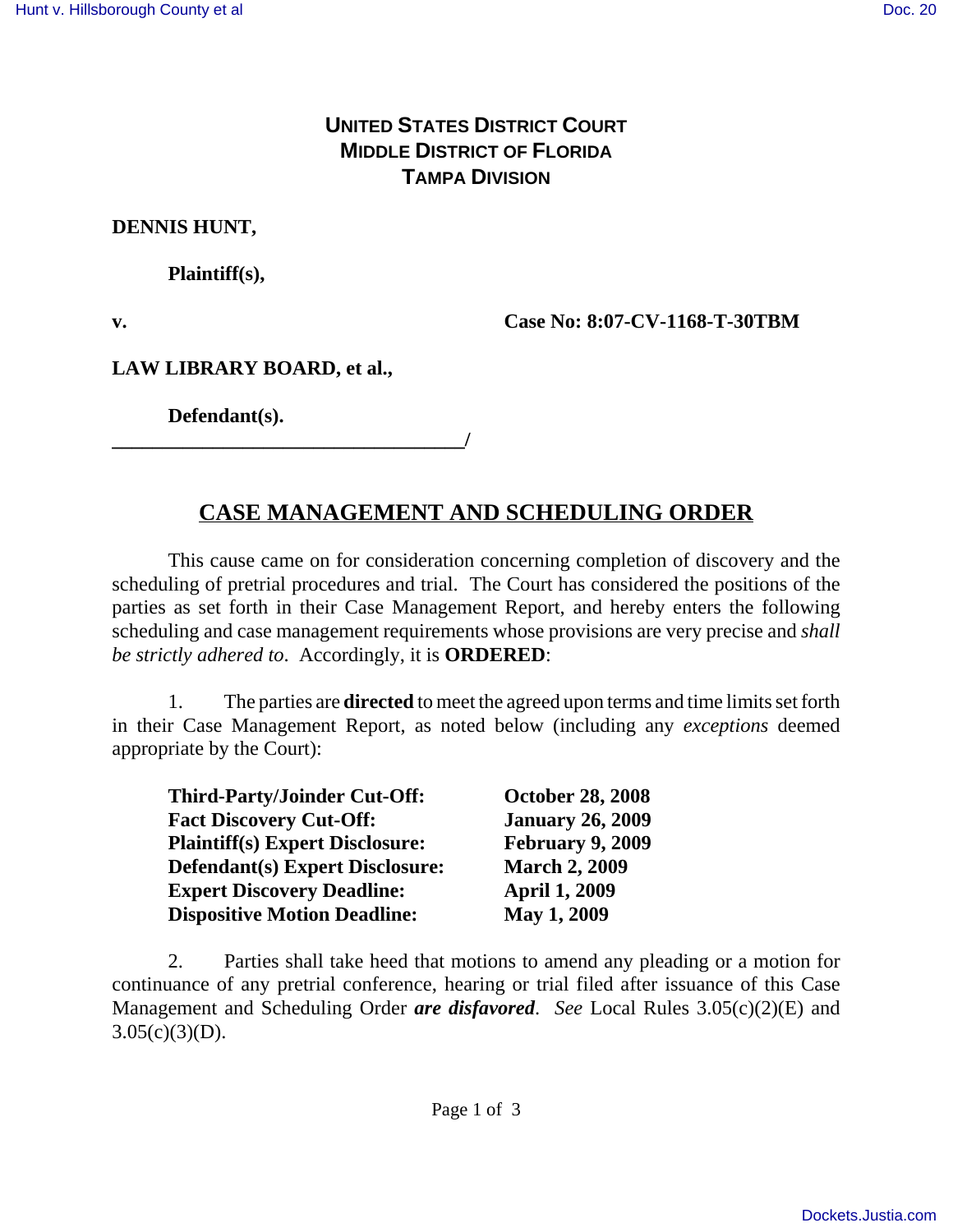3. A **Pre-Trial Conference** will be held before the Honorable James S. Moody, Jr., United States Courthouse, 801 North Florida Avenue, Courtroom 13A, Tampa, Florida 33602, on **WEDNESDAY, AUGUST 5, 2009, AT 9:15 A.M.** (Pre-trial conferences generally last fifteen minutes.)

4. This case is set for **JURY TRIAL** in Courtroom 13A of the United States Courthouse, 801 N. Florida Avenue, Tampa, Florida, during the **AUGUST 31, 2009,** trial term before the Honorable James S. Moody, Jr. (Trial terms run a calendar month.)

5. Any **motions in limine** shall be filed with the Clerk of Court at least three (3) weeks prior to the commencement of the trial term.

6. Not later than **five (5) days prior to the date on which the trial** *term* **is set to commence**, *see* ¶ 4, the parties **shall file** with the Clerk of Court, the following (and as to each of the following, provide directly to Chambers, by mail or hand-delivery a "Judge's Courtesy Copy," so marked). Further, counsel shall provide the Court with a diskette containing the parties' jury instructions and verdict form(s) in WordPerfect format the day trial commences.

- (a) **Trial Brief:** A trial brief shall be filed only if there are disputed issues of law likely to arise at trial that have not been addressed by previous motions; **and either (b) or (c) below, as appropriate**.
- (b) **If case is a jury trial**, the following:
	- (1) A concise (one paragraph preferably) *joint or stipulated* statement of the nature of the action to be used in providing a basic explanation of the case to the jury venire;
	- (2) *Proposed Voir Dire* (the Court will conduct the voir dire and, in addition to the usual more general questions, will without initiation by counsel ask more particular questions suggested by the nature of the case; counsel should, therefore, be selective in the jury questions submitted to the Court for consideration);
	- (3) A complete set of all written **Proposed Jury Instructions** (which shall bear a cover sheet with the complete style of the case and appropriate heading designating the submitting party; there shall be no more than one instruction per page and contain,